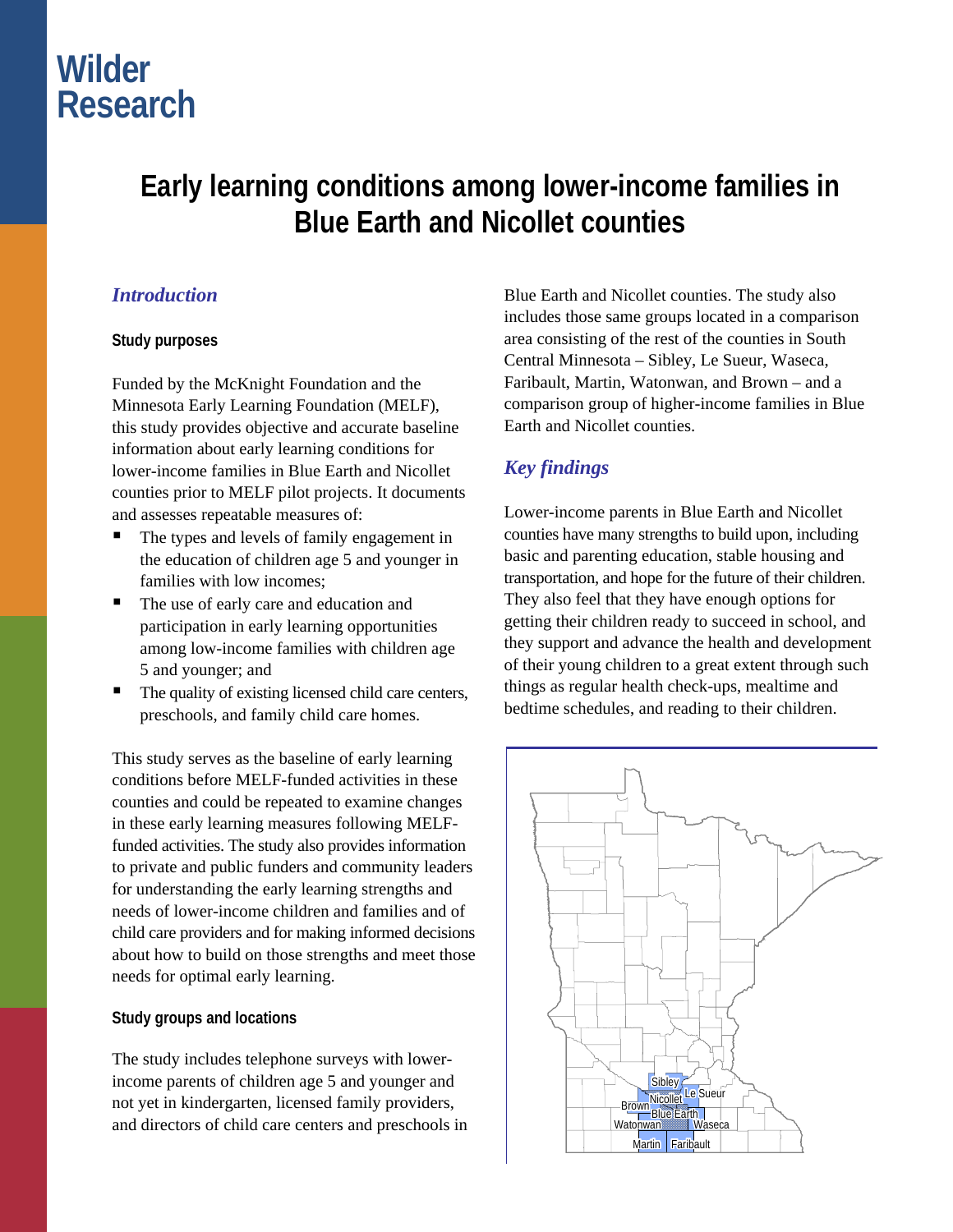However, some lower-income parents in Blue Earth and Nicollet counties face challenges of resources, inadequate emotional and social support, and work schedules that may contribute to early learning gaps for their young children. Similar to other parents, lower-income parents in Blue Earth and Nicollet counties consider a number of factors in choosing child care, but trust, perceived quality, convenience of hours or location, and cost are the most common. Consequently, they tend to use parental care only or family, friend, and neighbor (FFN) informal child care only for their children age 2 and younger, and licensed child care for their children age 3 to 5.

Very few center-based programs and licensed family homes are accredited, and the number interested in being accredited is fairly low. Nevertheless, early care and education providers in Blue Earth and Nicollet counties have a strong foundation of early childhood education, experience, professional development opportunities, informal communication with parents, and program activities such as use of curriculum and developmental assessments. They could enhance the development of children by adopting more systematic approaches and by being trained on standards-based curriculum use, how to effectively communicate with parents, and how to manage children's behavior and special needs.

The following findings suggest that kindergarten readiness efforts in Blue Earth and Nicollet counties should focus on improving the quality of care in all types of family-based settings (parental, FFN, and licensed) as much as in center-based care.

**Lower-income families' engagement in children's early learning** 

#### *Most lower-income parents in Blue Earth and Nicollet counties are on strong footing to engage in their children's early learning.*

 Most (respondents and their spouses or partners) have at least a high school education, and more than a third have 4-year college degrees or higher; although lower-income respondents and their spouse or partners (45% and 33%) are less likely than those in higher-income households (66% and 62%) to have 4-year college degrees or higher.

- 53 percent report they have participated in parent education training, classes, or workshops, similar to other parents in this survey and to a statewide survey (57%).
- 88 percent say their housing situation is very stable, and most use the Internet, primarily at home, similar to other parents surveyed.
- Most say they rarely or never have transportation problems that keep them from participating in learning opportunities for children and families; 12 percent of lower-income parent in Blue Earth and Nicollet counties sometimes or frequently have transportation problems.
- 91 percent feel hopeful about their children's future.
- 89 percent say they always or most of the time feel their neighborhood is a great place for young children to grow and thrive, similar to higherincome parents in Blue Earth and Nicollet counties (95%) but higher than lower-income parents in the rural comparison counties (69%).
- 85 percent say they always or most of the time feel they have enough options for supporting their children's development and for getting them ready to succeed in school, similar to other rural parents.

#### *In Blue Earth and Nicollet counties, most lowerincome parents already support and advance the health and development of their young children.*

- Lower-income parents report 84 percent of their children age 5 and younger receive regular wellchild health check-ups. That percentage, however, is lower than reported for children in higher-income households in those two counties (94%), yet slightly higher than for children in lower-income households in the rural comparison counties (76%).
- 91 percent rate their children's overall health as excellent or very good, similar to other parents surveyed.
- 27 percent, similar to other parents surveyed, say they took their children to the public library at least weekly in the past 12 months; 22 percent say they did so about monthly. Most parents (85-90%) take home books from the library for their children.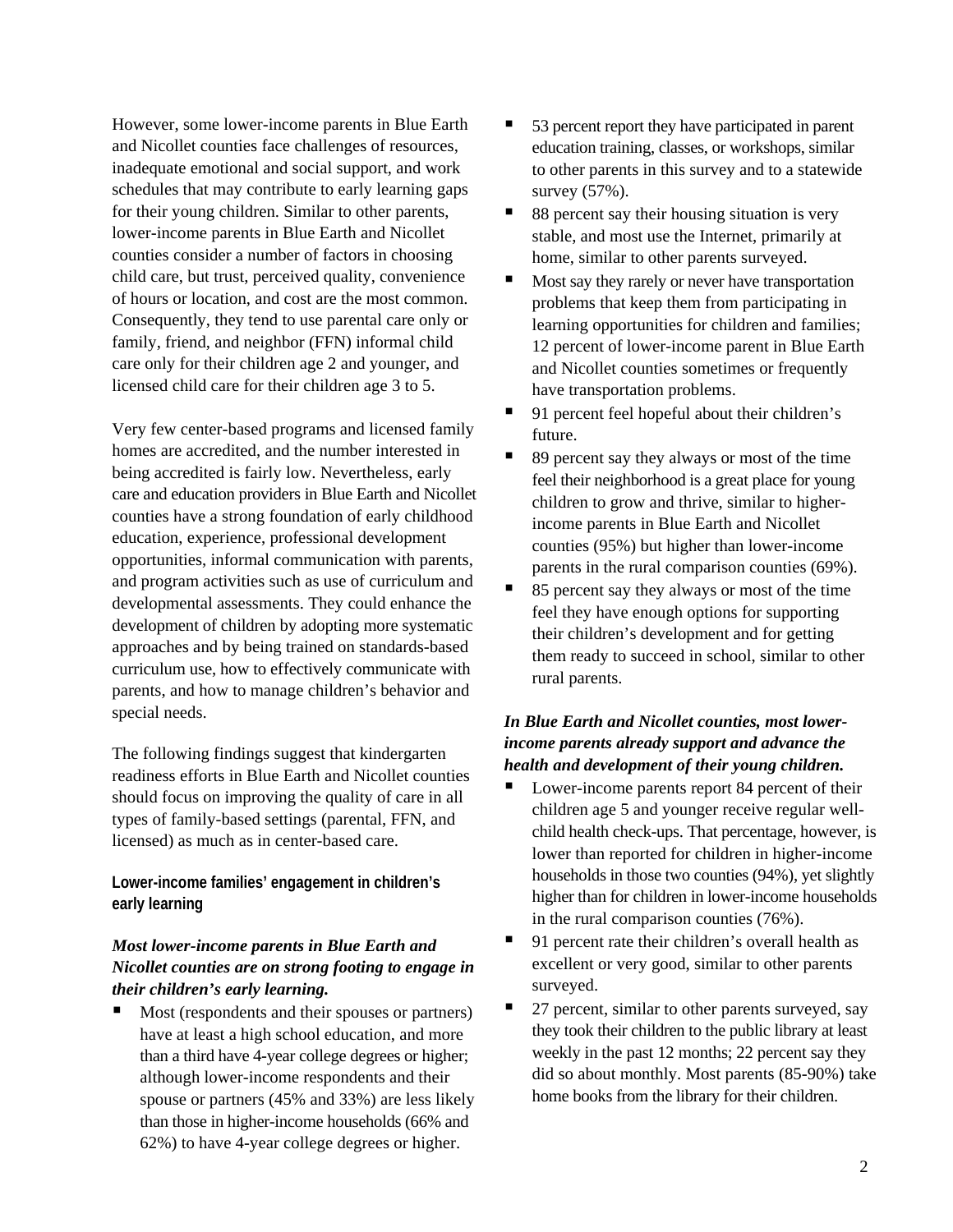- 90 percent say they read to their children age 2 to 5 every day or most days in a typical week;
- $\blacksquare$  60 percent have their children read along every day or most days; and 75 percent teach their children letters, words, or numbers every day or most.
- 85 percent say that they usually or always keep a regular mealtime and bedtime schedule for their children.

#### *Some lower-income parents in Blue Earth and Nicollet counties, however, face challenges, such as financial disadvantage, poor emotional health, and inadequate social support, which may interfere with their participation in their children's early learning.*

- 88 percent have a spouse or partner present, less than the higher-income households in Blue Earth and Nicollet counties (100%) and similar to lowerincome households in the comparison area.
- 57 percent, the same as the rural comparison area, are currently employed, compared with 76 percent in high-income Blue Earth and Nicollet households. In households with a second parent, about 9 in 10 of these parents are currently employed.
- About a third of respondents and a third of their spouses or partners work evenings, the same as in the rural comparison area, but fewer than respondents (16%) and their spouses or partners (20%) in the higher-income group of Blue Earth and Nicollet counties. Lower-income respondents are also more likely to work weekends and to have work schedules that vary week to week.
- About 10 percent are refugee or immigrant families and may experience language and cultural barriers.
- 21 percent have annual incomes below \$20,000, including 12 percent with incomes under \$15,000, a higher proportion than in the lower-income rural comparison area (4% under \$15,000 annually).
- 19 percent say they at least sometimes feel so sad or hopeless that they are concerned about their ability to cope with personal or family concern, compared with 12 percent for higherincome parents.
- 82 percent say they usually or always have friends and relatives available to listen to their concerns; 76 percent always or usually can count on their friends and relatives to provide helpful advice and information about parenting; and 84 percent always or usually have a friend, relative, or neighbor they can count on when they need help. These results are similar to results for lower-income parents in the rural comparison counties, but lower than the percentages reported by higher-income parents in Blue Earth and Nicollet (92% or above).
- Seventy-two percent say that there are enough resources in their neighborhood for families with children always or most of the time, similar to higher-income families in Blue Earth and Nicollet, compared with 55 percent of lower-income patents in the rural comparison counties.



#### *Moreover, some children in lower-income families in Blue Earth and Nicollet counties may have opportunity gaps related to nurturing and learning.*

 58 percent of lower-income parents in Blue Earth and Nicollet counties say they frequently spend time at home working on educational and creative activities with their children; 82 percent at least sometimes take their children to places in the community to learn special things and, at least sometimes, and 60 percent at least sometimes take their children to participate in organized activities or lessons in the community. These percentages are similar to those reported by lower-income parents in other South Central Minnesota counties but lower relative to children in higher-income families in Blue Earth and Nicollet by 10 to 11 percentage points.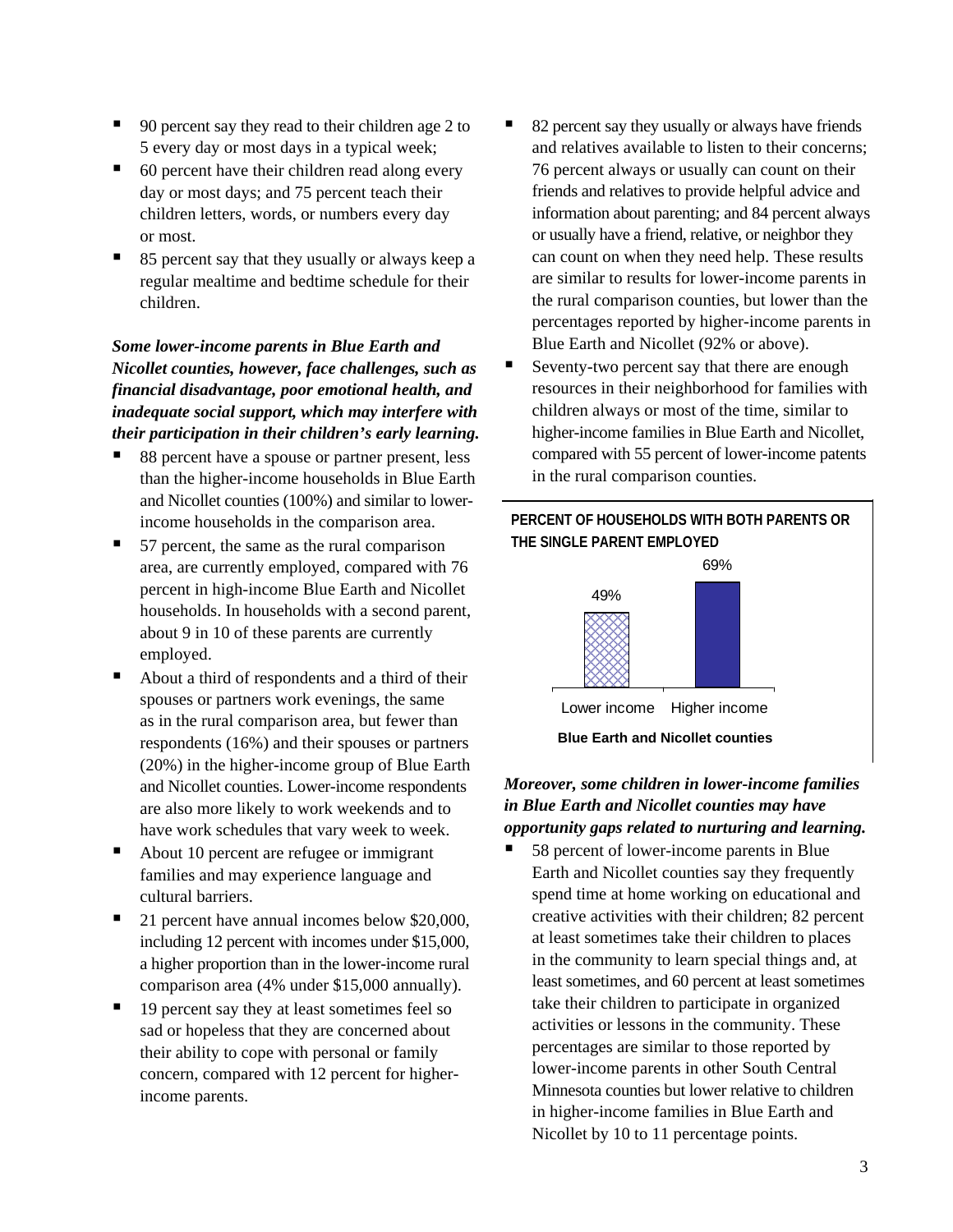About two-thirds, similar to other lower-income rural parents, compared with 81 percent of higher-income parents in Blue Earth and Nicollet, say their child care arrangement always or usually had a lot of creative activities such as art, music, dance, or drama.

#### *Lower-income parents in Blue Earth and Nicollet counties, similar to other parents, consider a number of factors in choosing child care, but trust, perceived quality, convenience of hours or location, and cost are the most common.*

- A place where their child can learn new things and new skills (82% or higher), a caregiver who speaks the family's native language (72% or higher), and a caregiver who has special training in taking care of children (71% or higher) top the list of very important criteria in choosing child care.
- Lower-income parents in Blue Earth and Nicollet and in the rural comparison counties are more likely than higher-income parents in Blue Earth and Nicollet to say that a place close to home and a reasonable cost are very important.
- Consistent with other studies of child care use, the main reasons for choosing their primary child care arrangements are trust or preferring care by a family member (especially for children age 2 and younger), perceived quality, convenience of hours or location, and cost (especially for FFN care).

Also consistent with other studies of child care use, about a quarter of lower-income families say they definitely or mostly feel they had to take whatever primary arrangement they could get, compared with 10 percent for higher-income families in Blue Earth and Nicollet.

#### *Many lower-income families in Blue Earth and Nicollet use parental care only or informal child care only for their children age 2 and younger.*

- 25 percent of children age 2 and younger have parental care only, compared with 8 percent for children in higher-income families.
- 57 percent of children age 2 and younger use family, friend, and neighbor (FFN) care, including 37 percent as their only child care, compared with 27 percent for children in higher-income families. Most of these FFN caregivers are grandparents.
- In Blue Earth and Nicollet counties, all children age 2 and younger in licensed child care arrangements are more likely to be in licensed family homes than in center-based programs (30% vs. 11% for children in lower-income families and 51% vs. 17% in higher-income families).
- For perspective, among Minnesota children age 2 and younger, 26 percent use parental care only, 31 percent center-based care, and 15 percent licensed family child care (Wilder Research (2004). *Child Care Use in Minnesota.*).



**Blue Earth and Nicollet counties**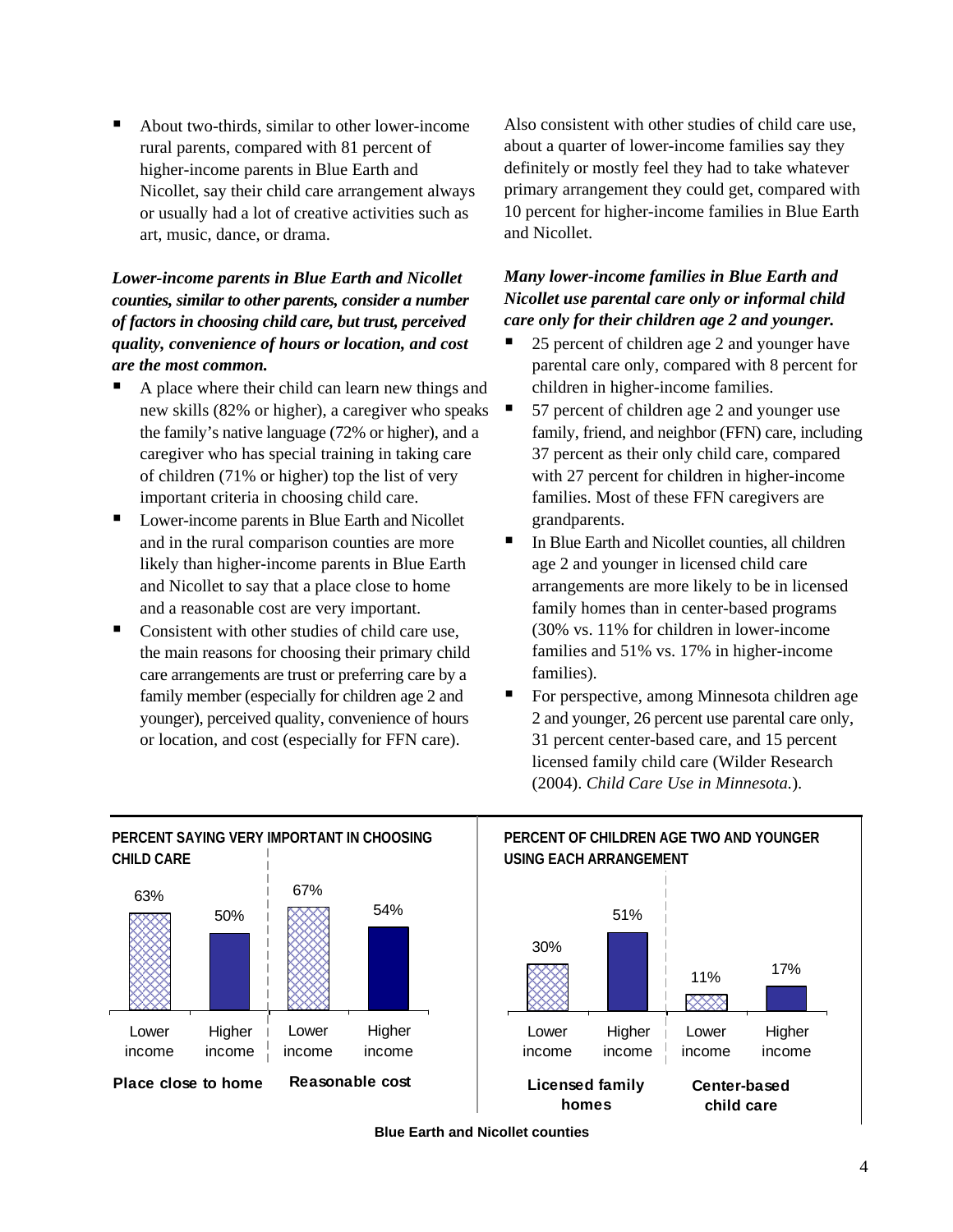#### *Many lower-income families in Blue Earth and Nicollet counties use licensed child care for their children age 3 to 5.*

- 49 percent of children age 3 to 5 are in centerbased care, compared with 69 percent for those in higher-income families. Center-based includes licensed child care centers, nursery schools, preschools, pre-kindergarten programs, and school readiness programs. Adding in Head Start, the percentage increases to 63 percent for the lower-income group.
- 26 percent of children age 3 to 5 are in licensed family child care, compared with 49 percent for those in higher-income families.
- 59 percent also use FFN care, similar to their higher-income peers, including 22 percent as their only child care, compared with 8 percent for children in higher-income families.
- For perspective, among Minnesota children age 3 to 5, 21 percent use parental care only, 53 percent center-based care and 7 percent Head Start, and 10 percent licensed family child care (Wilder Research (2004). *Child Care Use in Minnesota.*).

**Indicators of quality among rural early education and care providers** 

#### *Very few programs and licensed family homes in Blue Earth and Nicollet counties are accredited, and the number interested in being accredited is fairly low.*

- About 4 percent of the centers and preschools are currently accredited by the National Association for the Education of Young Children (NAEYC) or the Council on Accreditation, and 63 percent of centers and preschool directors report they do not intend to seek accreditation.
- Few licensed family child care homes are currently accredited, and about three-quarters do not intend to seek accreditation.
- For perspective, 23 percent of child care centers and 5 percent of preschools are accredited statewide.

*Child care centers and preschools, on average, have a desired preschool enrollment of 35 children in Blue Earth and Nicollet counties, with vacancy rates averaging 9 percent. The enrollment is lower and the vacancy about the same in the rural comparison area.* 

*Licensed family child care homes, on average, have a desired preschool enrollment of 4 or 5 children, with preschool vacancy rates averaging 12 percent, fairly typical for South Central Minnesota.*

*High-education levels among directors and teachers in centers and preschools and the experience level of all types of early learning providers are strengths in Blue Earth and Nicollet counties.* 

- 59 percent of directors in centers and preschools have bachelor's degrees or higher, nearly all of them child-related degrees, but only 13 percent have director's or administrator's credentials or a director's advanced training certificate.
- 54 percent of teacher-qualified staff (under Rule 3) in centers and preschools, on average, have bachelor's degrees or higher in early childhood education. In addition, on average, 33 percent have a Child Development Associate (CDA) credential or AA in early childhood education.
- 62 percent of teacher-qualified staff, on average, have more than five years of early childhood teaching experience.
- 13 percent of licensed family child care providers have child-related bachelor's degrees or higher, and 61 percent have more than five years of early childhood teaching experience.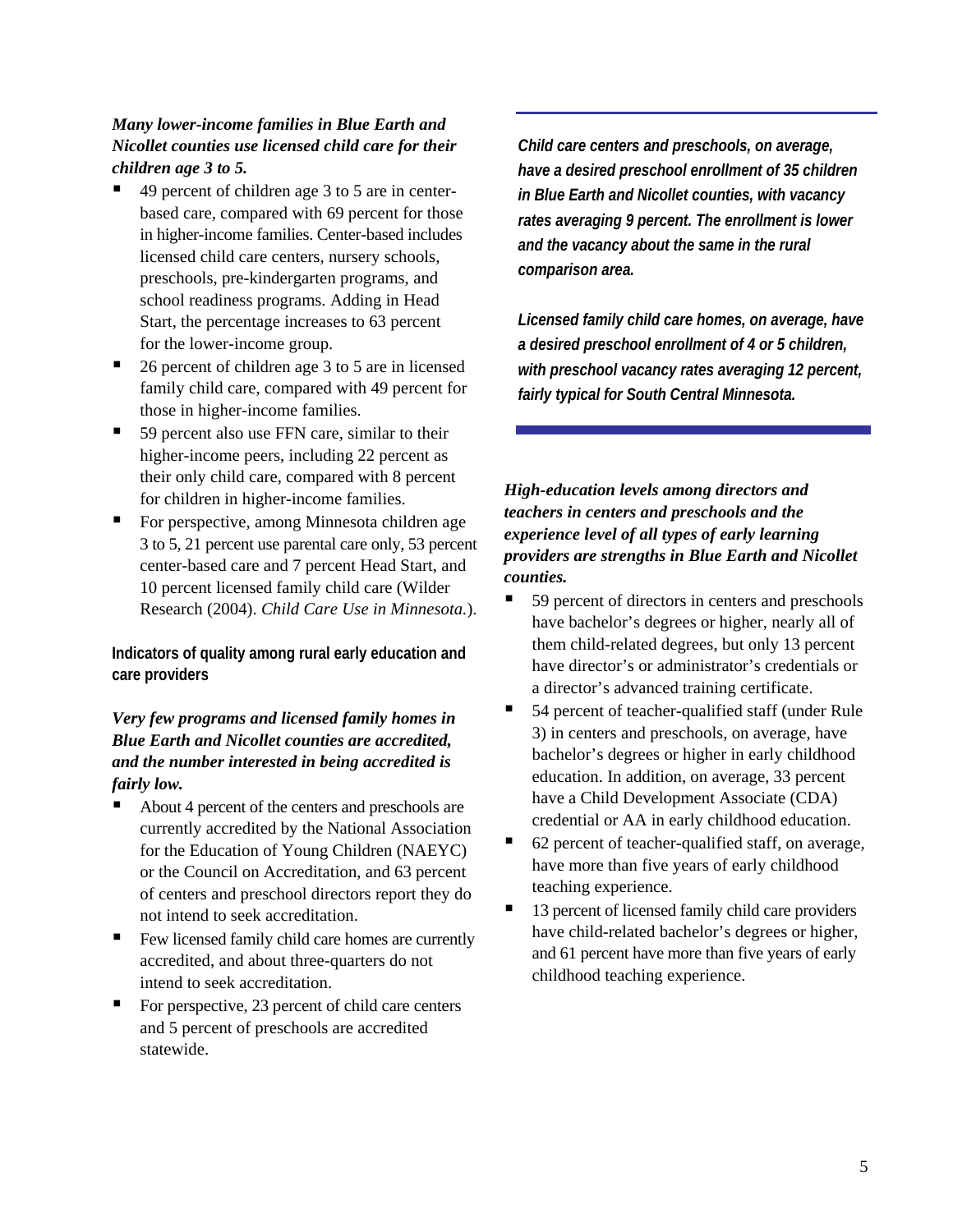*The average weekly rate for children age 3 to 5 is about \$127 in Blue Earth and Nicollet centers and preschools and \$108 in licensed family homes.* 

*Class size, child- to-adult ratios, and teacher turnover are all signs of quality programs in Blue Earth and Nicollet counties.* (Generally, for preschoolers, quality programs have group sizes of 20 or fewer children and children per adult ratios of 10 to 1.)

- The maximum number of preschoolers per classroom average about 20 children, about four more, on average, than in the rural comparison centers and preschools.
- For preschoolers, the child to adult ratios, on average, are about 8 to 1 in Blue Earth and Nicollet and 9 to 1 in the rural comparison area.
- The mean turnover rate for child care and preschool teachers is about 11 percent. The average turnover rate is about 2 percentage points higher than in the comparison areas. These are lower than statewide averages of about 20 percent for child care center teachers.

#### *Informal communication with parents in Blue Earth and Nicollet counties is reasonably frequent, but formal communication does not happen quite often enough.*

- In 75 percent of centers and preschools, higher than in the rural comparison area (52%), staff almost daily provide informal feedback to families about child development and learning. Most centers and preschools provide written reports to parents about child development and learning at least about twice a year.
- In 79 percent of licensed family homes, higher than in the rural comparison area (64%), providers almost daily provide informal feedback to families about child development and learning, but rarely give written reports to parents.

#### *Most centers and preschools and some licensed family homes report using curriculum, but few have been approved by Parent Aware* (the State's quality rating system).

- About three-quarters of centers and preschools report using curriculums, naming about 25 different curriculums. Homegrown (29%) and creative curriculum (29%) are the most common.
- 30 percent of licensed family child care providers in Blue Earth and Nicollet and 22 percent in the rural comparison area report using a curriculum, with seemingly every provider using a different one. When asked what improvements they would make first if resources were available, curriculum and educational materials top the list.

#### *Some early learning providers use community literacy and parenting resources as part of their care giving.*

- 37 percent of the child care centers and preschools in Blue Earth and Nicollet counties and 24 percent in the rural comparison counties visit libraries at least twice a month. Seventeen percent in Blue Earth and Nicollet counties report using the bookmobile at least twice a month.
- 23 percent of the licensed family child care providers in Blue Earth and Nicollet and 24 percent in the rural comparison counties visit libraries at least twice a month. Fifteen percent in Blue Earth and Nicollet report using the bookmobile at least twice a month.
- About 28 percent of the licensed family child care homes in Blue Earth and Nicollet and 16 percent in the rural comparison area participate in early education or parenting activities in the community at least twice a month, such as through Head Start or ECFE.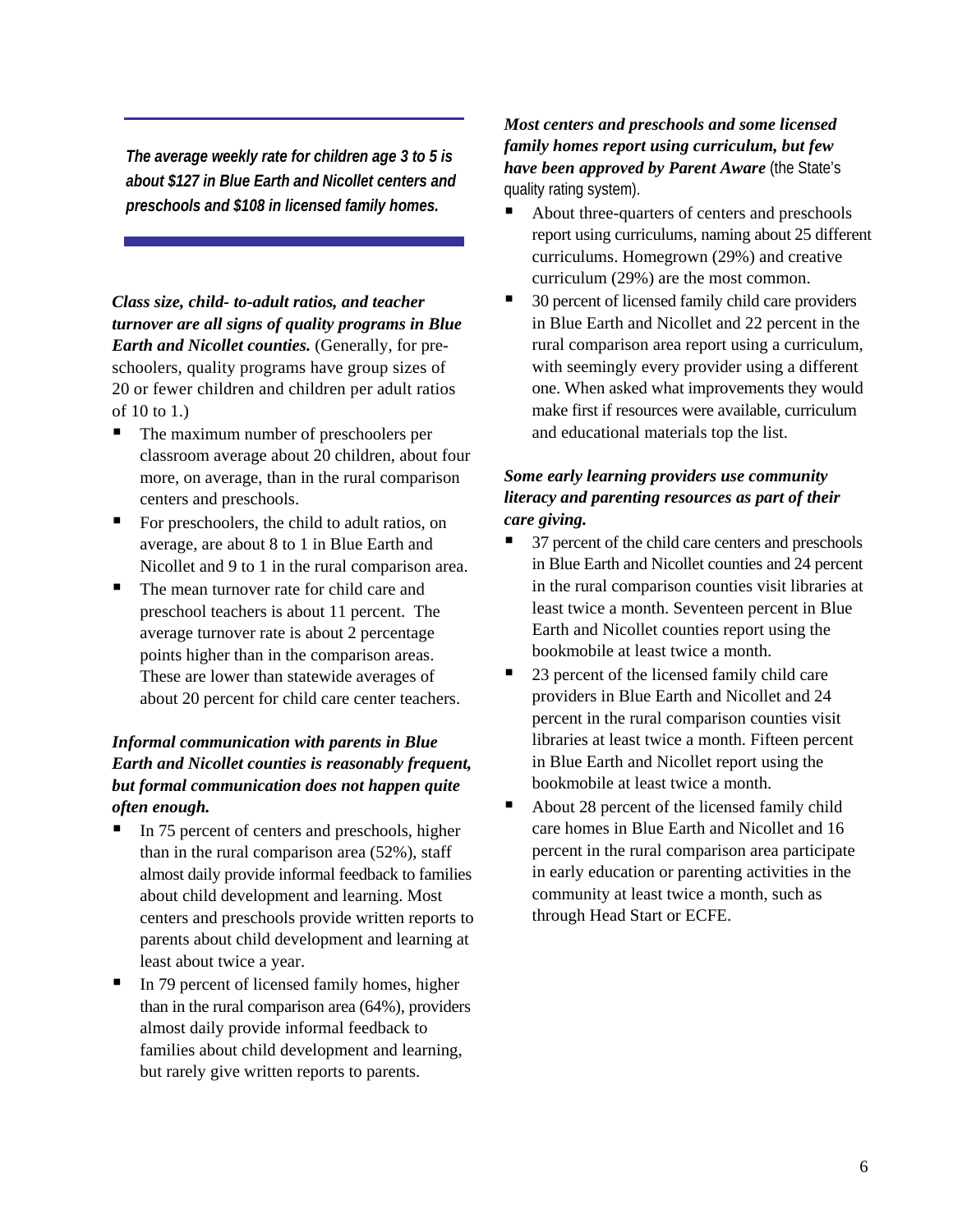#### *Some centers and preschools but few licensed family child care providers offer various types of health screenings.*

- 17 percent of child care centers and preschools in Blue Earth, Nicollet and the rural comparison counties offer vision and hearing screenings.
- 29 percent in Blue Earth and Nicollet and 21 percent in the rural comparison counties offer developmental screenings.
- Few centers and preschools report offering dental screenings.
- Few licensed family child homes offer vision, hearing, or dental screenings.
- Seven percent in Blue Earth and Nicollet and 8 percent in the rural comparison counties offer developmental screenings.

#### *Most centers and preschools and some licensed family homes report using developmental assessments, but few have been approved by Parent Aware.*

- About 90 percent of centers and preschools in Blue Earth and Nicollet counties and 79 percent in the rural comparison area report using developmental assessments, naming about 10 different assessments. Homegrown assessments top the list (25%).
- Among licensed family child providers, 40 percent in Blue Earth and Nicollet counties and 45 percent in the rural comparison area report using assessments, naming about 15 different ones. Homegrown assessments and one offered through Provider Choices are used most commonly.

#### *Most centers and preschools provide professional development opportunities for staff.*

- Three-quarters of the child care centers and preschools in Blue Earth and Nicollet counties report that they provide training in house by the director or other staff, similar to the rural comparison area.
- Ninety-six percent of centers and preschools pay for training or reimburse staff for tuition.

#### *With more resources, early care and education teachers and providers would commonly seek training on curriculum use, communication and working with parents, managing behavior and discipline and special needs.*

- Respondents were asked which training topics they would seek for themselves and their staff if they had more time and resources. The respondents named a wide variety of training topics.
- The most commonly requested trainings mentioned by center and preschool directors are: curriculum, communication and working with parents, special needs, and managing behavior and discipline.
- $\blacksquare$  For licensed family child providers, the most commonly requested trainings are: managing behavior and discipline, special needs, child development, and communication and working with parents.

### *Study methods and samples*

#### **Study samples**

Wilder Research interviewers screened households by telephone for eligibility based on income (under \$50,000 for lower-income) and age of children in the household (age 5 or younger and not yet in kindergarten) and verified addresses. The samples are stratified by county.

Interviewers contacted all of the centers and preschools in the Minnesota CCR&R Network database located in South Central Minnesota. The lists of licensed family providers in Blue Earth, Nicollet and the South Central comparison counties were randomized, and interviewers contacted licensed family homes in that random order until achieving the desired final number of completed surveys. The sample is proportional to the number of providers in each county.